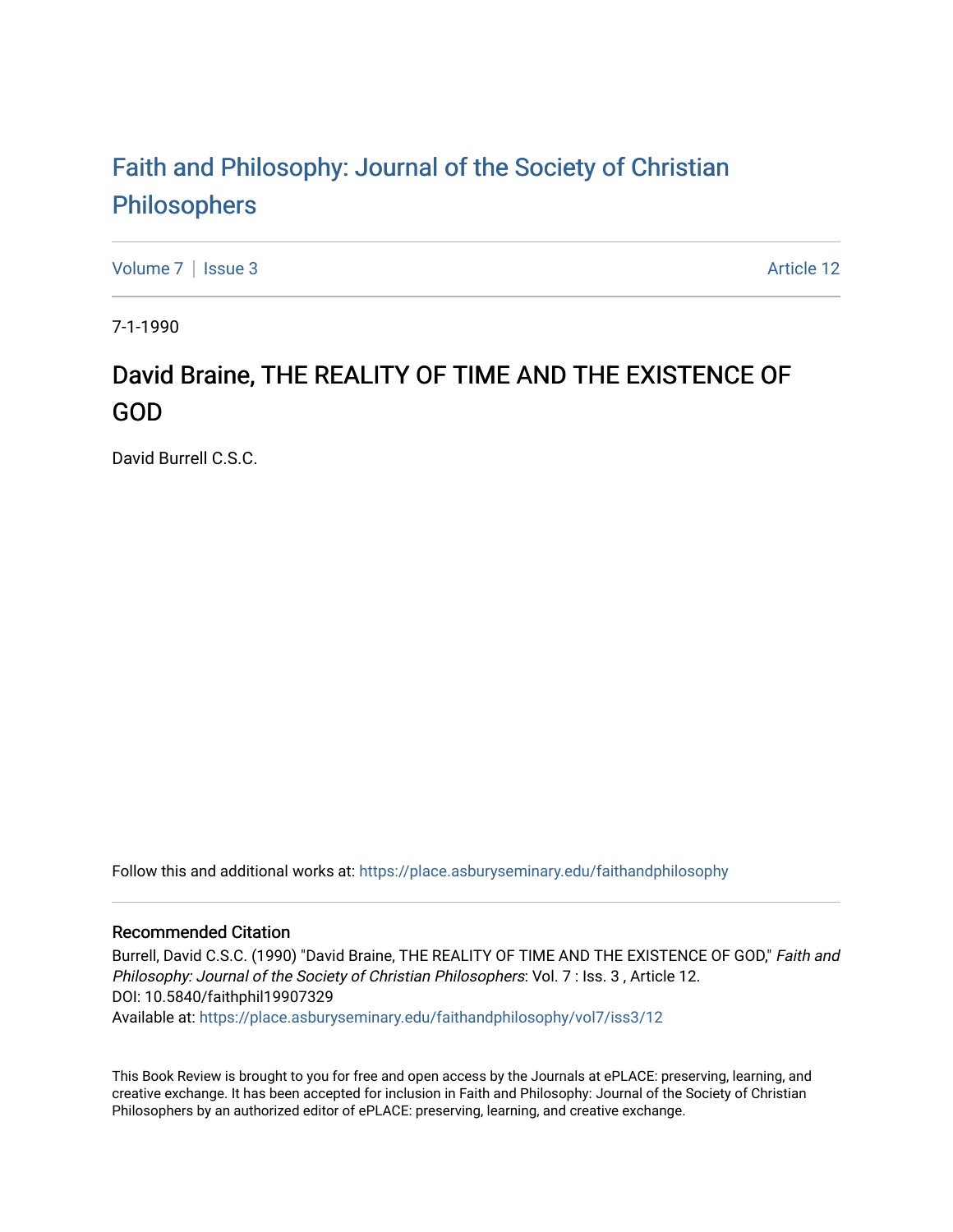What is important in the present context, however, is that *simple foreknowledge,* foreknowledge *without* middle knowledge, is *not sufficient* to enable God to be perfectly provident. Indeed, I claim to have shown that simple foreknowledge is *of no use whatever* for the doctrine of providence.8 Simple foreknowledge provides God with knowledge of what will *actually* occur, but this knowledge, which is *subsequent* to God's own decision about what he will himself do, cannot then be used to *guide* that decision. And thus we obtain an important result: *Those who wish to combine a libertarian conception of free will with a strong doctrine of providence must embrace middle knowledge.* Those who affirm simple foreknowledge but deny middle knowledge are very likely to find themselves with a doctrine of foreknowledge which is theologically useless.

Freddoso's work on Molina is indispensable. It is an outstanding contribution to the literature on divine foreknowledge, and by far the best thing produced to date on middle knowledge. Those who work on either of these topics will overlook it to their own great loss.

## **NOTES**

1. See, ~Foreknowledge and Necessity," *Faith and Philosophy* 2 (1985), pp. 121-57; ~A Refutation of Middle Knowledge," *Nous* 20 (1986), pp. 545-57; and *God, Time, and Knowledge* (Ithaca: Cornell University Press, 1989), Chapters 2 and 4-7.

2. Alfred I. Freddoso, ~Accidental Necessity and Logical Detenninism," *Journal of Philosophy* 80 (1983), pp. 257-78.

3. See Jonathan Edwards, *Freedom of the Will* (Indianapolis: Bobbs-Merrill, 1969), p. 123.

4. Strictly speaking, what is new here is that accidental necessity is not closed under *entailmentfor contingent propositions;* on Freddoso's explication, necessary propositions cannot in any case be accidentally necessary.

5. See, "Foreknowledge and Necessity," pp. 142-44, and *God, Time, and Knowledge*, pp.104-15.

6. This point is argued in *God. Time, and Knowledge,* pp. 32-35.

7. Personal communication.

8. See, *God, Time. and Knowledge,* Chapter 3.

*The Reality of Time and The Existence of God,* by David Braine. Oxford: Clarendon Press, 1988. Pp. XVI, 383. Cloth.

DAVID BURRELL, C.S.C., University of Notre Dame.

In a challenging and penetrating inquiry, this philosopher from Aberdeen develops a sustained argument whereby the world in which we live assumes its rightfully primary place, and it is this world's continuing into the future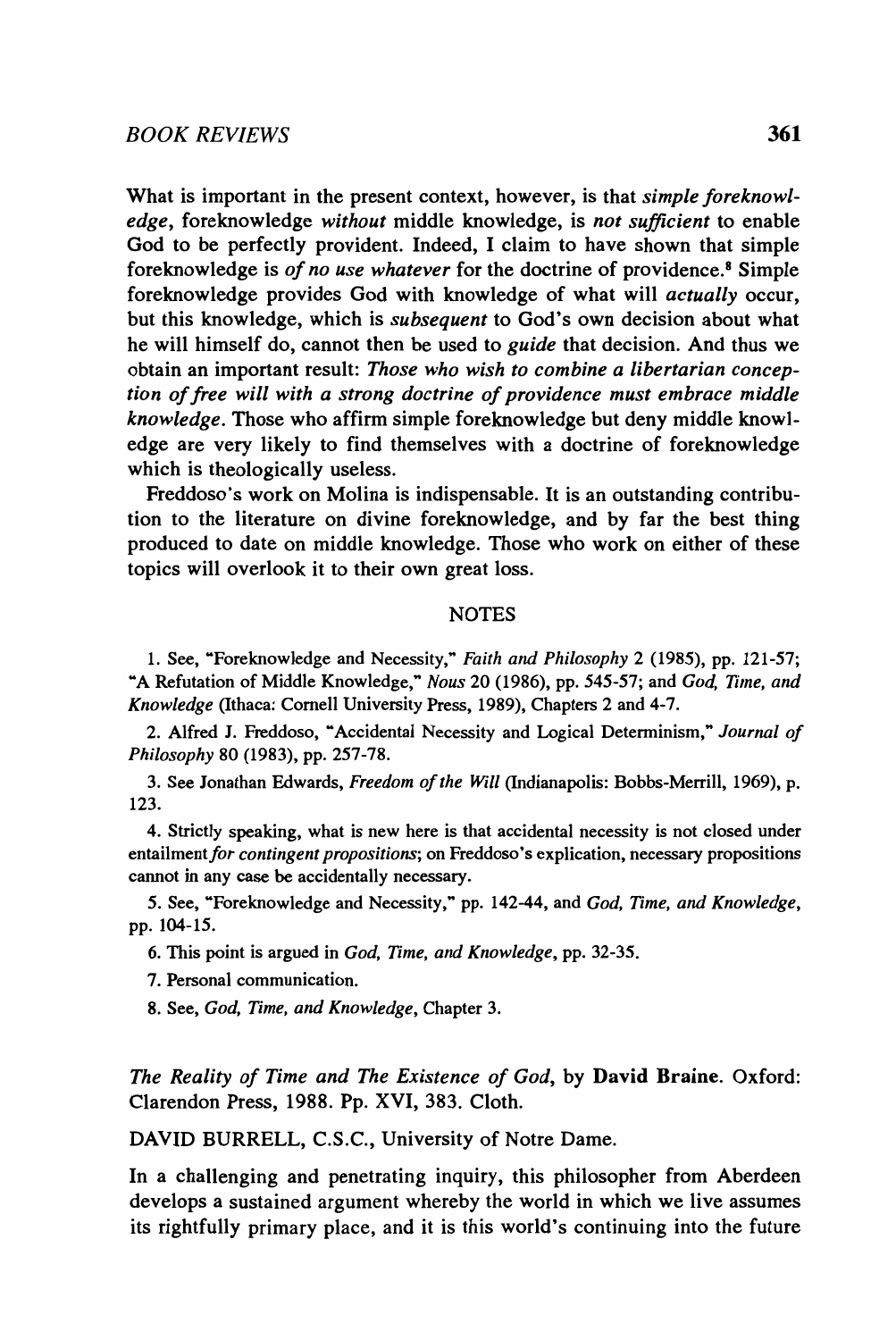which provides the impetus for his proof that God exists. Josef Pieper once remarked that the "hidden element in the philosophy of Thomas Aquinas" is the fact of creation. Braine may be seen to be elucidating that remark by making explicit the connections between key assertions of Aquinas' synthesis: the eternity of God and the reality of time, the centrality of a real distinction between essence and *esse,* such that the resulting composition of creatures demands a simple (or incomposite) cause of their existence, leading to a relation of creator to creation of such immediacy that all temptation to deism is removed "when, in one move, we at once mark the unlikeness in God's way of existing from the way creatures exist and mark this immediacy" (20).

My reference to Aquinas is intended as an orientation; one should not be misled into labelling Braine's effort as "Thomist," for the arguments he gives are his own, exhibiting a sophisticated grasp of key elements in philosophy of science, as well as logic and semantics. Yet he manages to catch thereby the heart of Aquinas' affirmation of a temporal world freely created by an eternal God, showing just how wrongheaded it is to caricature Aquinas' articulation as "classical theism"-i.e., an irreligious substitution of philosophical categories for the fresh perspectives of revelation, and therefore a position which must be overcome, on theological if not philosophical grounds. Quite the contrary, Braine argues: unless some such articulation of creation in relation to its creator is allowed to inform one's theological inquiry, the delicate harmony between free creatures and a sovereign God is bound to be jeopardized—as the history of theology amply demonstrates. In fact, one of the strongest recommendations of Braine's study is his knowledgeable sensitivity to theological issues throughout, particularly in his recurrent application of logical and semantic results to Trinitarian doctrine. One might also see his resolute upholding of the primacy of "first order" philosophical results and the world of existing substances as reflecting a similar theological sensitivity: the only world we know is the one in which we and other things subsist; other "worlds" are conceptually parasitic on this one, the one which God creates and sustains.

The focus implies the "reality of time": while substances exist in a causal matrix wherein their activity is causally displayed, the *now* of existence and activity (which he dubs the "dramatic now" [47]) itself provides no reason for their continuing in existence. Such a claim does not entail "occasionalism," though it indicates why theists bereft of the conceptual tools needed to distinguish *existing* from *essence* might feel constrained to evacuate natural causal efficacy in the face of a sovereign creator. For Braine, as for Aquinas, natures reliably continue yet their actual continuance requires a non-temporal cause of their existing (340). Such is the nub of his proof that a first cause of the universe must exist, so the early chapters are spent securing a viable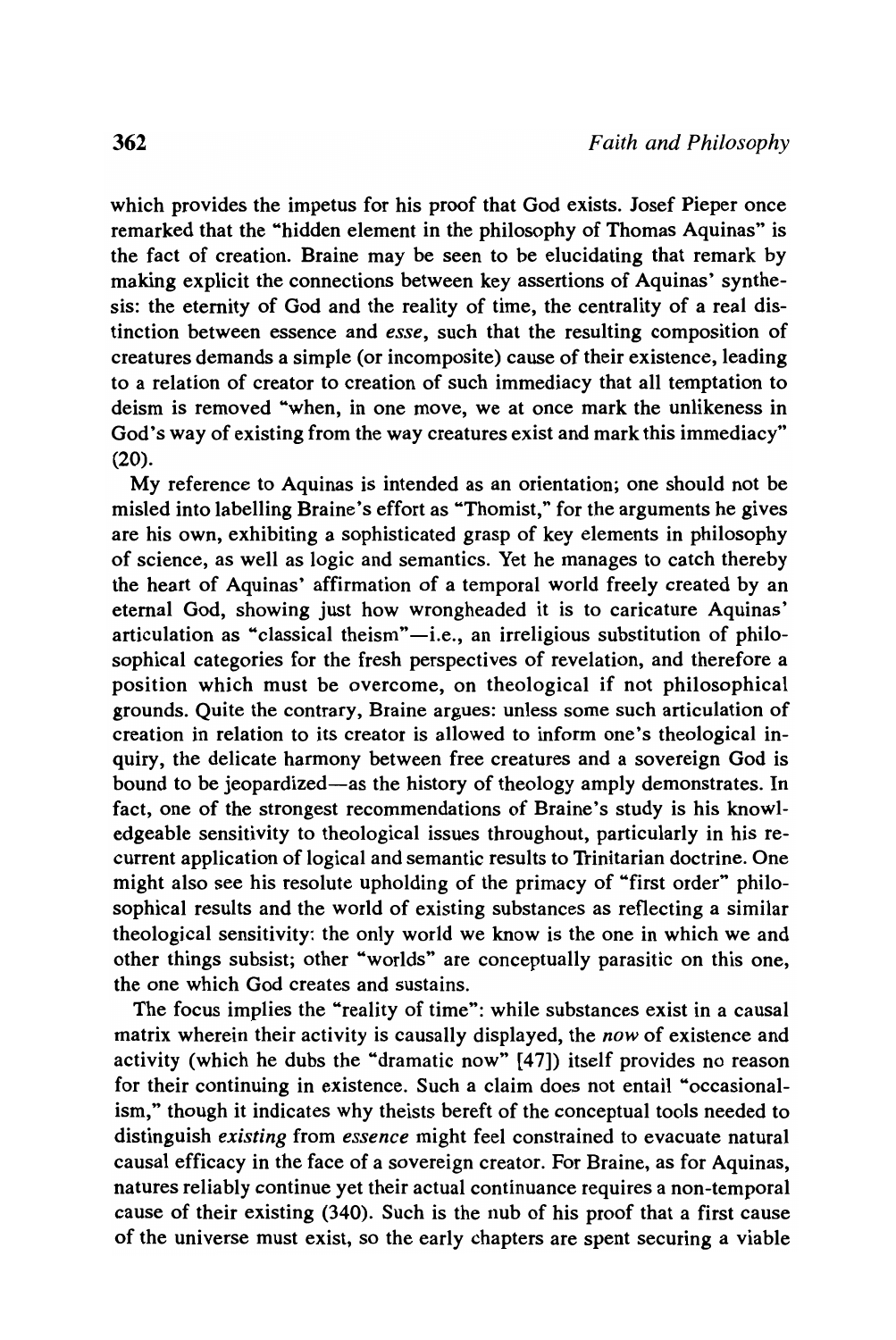notion of temporal existence, and the latter chapters enhancing the notion of first cause of existence so that it can be recognizable to Jews, Christians, and Muslims as their God. And throughout, his astute methodological comments keep reminding the reader how doing philosophy of religion requires a clear perspective on and accurate use of many subdisciplines of philosophy.

God's eternity and the "dramatic now" of temporal existence will be seen to complement one another once one assumes a resolutely (Aristotelian) "first order" philosophical stance, wherein existing things exhibit their activity *via*  causal efficacy. And the activity stems from their actual existing, which must itself flow from an eternal cause, where 'eternal' means more than 'nontemporal' since what makes God eternal is the very identity of God's essence with existence, such that God alone is in full possession of life and so can properly be said to be the cause of everything's existing (351). The result, then, is a creator, free because eminently personal (Ch. IX), yet "purged...of the implications of 'individuality' to which Hindu and Buddhist rightly object" (370) by a "metaphysical perspective which ... considers the conditions of temporal existence itself, and not the conditions of rational thinking, as internal to any proper theology" (338).

That same perspective "secures the rejection of deistic, 'strong predestinationist,' and Platonic models of eternity and personhood" (333) by adopting the *"via negativa* [which insists] that God should be differently related to his effects than any other possible cause to its effects and that He should possess His nature in a different way from any other possible being"  $(353)$ —i.e., simply and identically. Joined to a non-dualist account of action, this means that "the eternal God... is at one and the same time the one whose breath *(spirit, pneuma,* or *ruah)* enlivens, energizes, and gives vigor and existence to all things, immediate within them"  $(357)$ —since "the agent does what happens [in such a way] that the time of the doing is the time of the happening so that God's acting will not be in eternity but in time" (135), since "what is done by God is the existing and the continued existing of things that exist" (20). Moreover, this immediacy of God's presence to creation, tied as it is to the reality of time, nicely finesses "foreknowledge" questions, since whatever does not exist cannot be present to a knower either. The need to attribute such a knowledge to God at once betrays a category mistake (re. time/eternity) as well as places both creator and creature in a theological bind, as we shall see.

Braine's arguments are designed explicitly to culminate in a creator: not a demiurge, which he implies is the furthest one can reach with a "platonist" or rationalist perspective, which elevates conceptual possibilities above the actuality of existing things; nor a sovereign being conceived "alongside" the world in which we live, "imagined as if He made plans and acted in the manner of a finite person" (327). With such a one, "we seem to be forced